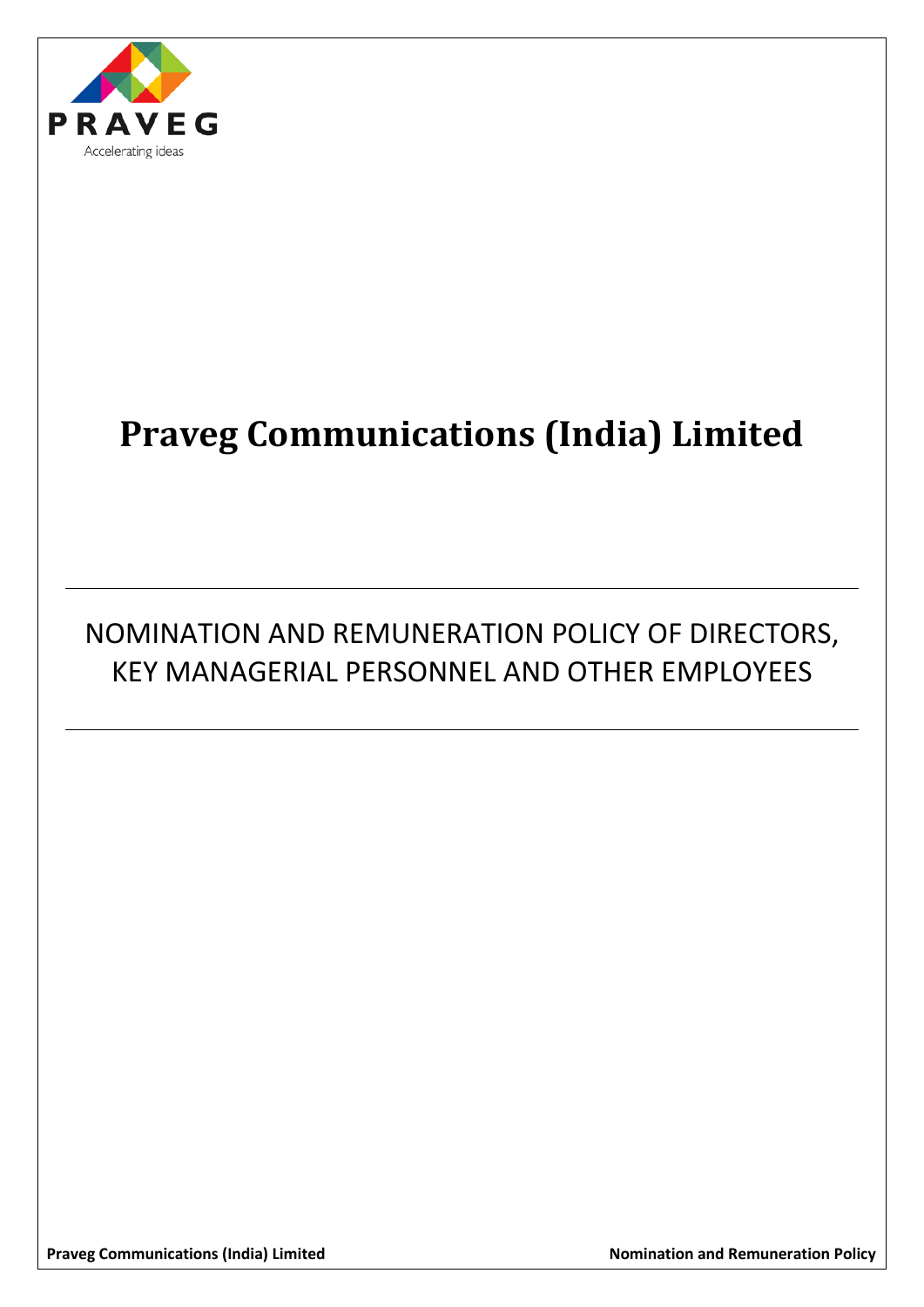

# **INTRODUCTION**

Praveg Communications (India) Limited (hereinafter referred as the 'Company') recognizes the importance of aligning the business objectives with specific and measureable individual objectives and targets. The Company has therefore formulated the remuneration policy for its directors, key managerial personnel and other employees keeping in view the following objectives:

- Ensuring that the level and composition of remuneration is reasonable and sufficient to attract, retain and motivate, to run the company successfully.
- Ensuring that relationship of remuneration to performance is clear and meets the performance benchmarks.
- Ensuring that remuneration involves a balance between fixed and incentive pay reflecting short and long term performance objectives appropriate to the working of the company and its goals.

#### **SCOPE AND EXCLUSION**

This Policy sets out the guiding principles for the Human Resources, Nomination and Remuneration Committee for recommending to the Board the remuneration of the directors, key managerial personnel and other employees of the Company.

#### **TERMS AND REFERENCES**

In this Policy, the following terms shall have the following meanings:

**"Board"** means Board of Directors of the Company.

**"Director"** means a director appointed to the Board of the Company.

#### **"Key Managerial Personnel"** means

- (i) the Chief Executive Officer or the managing director or the manager;
- (ii) the company secretary;
- (iii) the whole-time director;
- (iv) the Chief Financial Officer; and
- (v) such other officer as may be prescribed under the Companies Act, 2013

**"Nomination and Remuneration Committee"** means the committee constituted by the Board in accordance with the provisions of Section 178 of the Companies Act, 2013 and Regulation 19 of the Securities and Exchange Board of India (Listing Obligations and Disclosure Requirements) Regulations, 2015 ("Listing Regulations").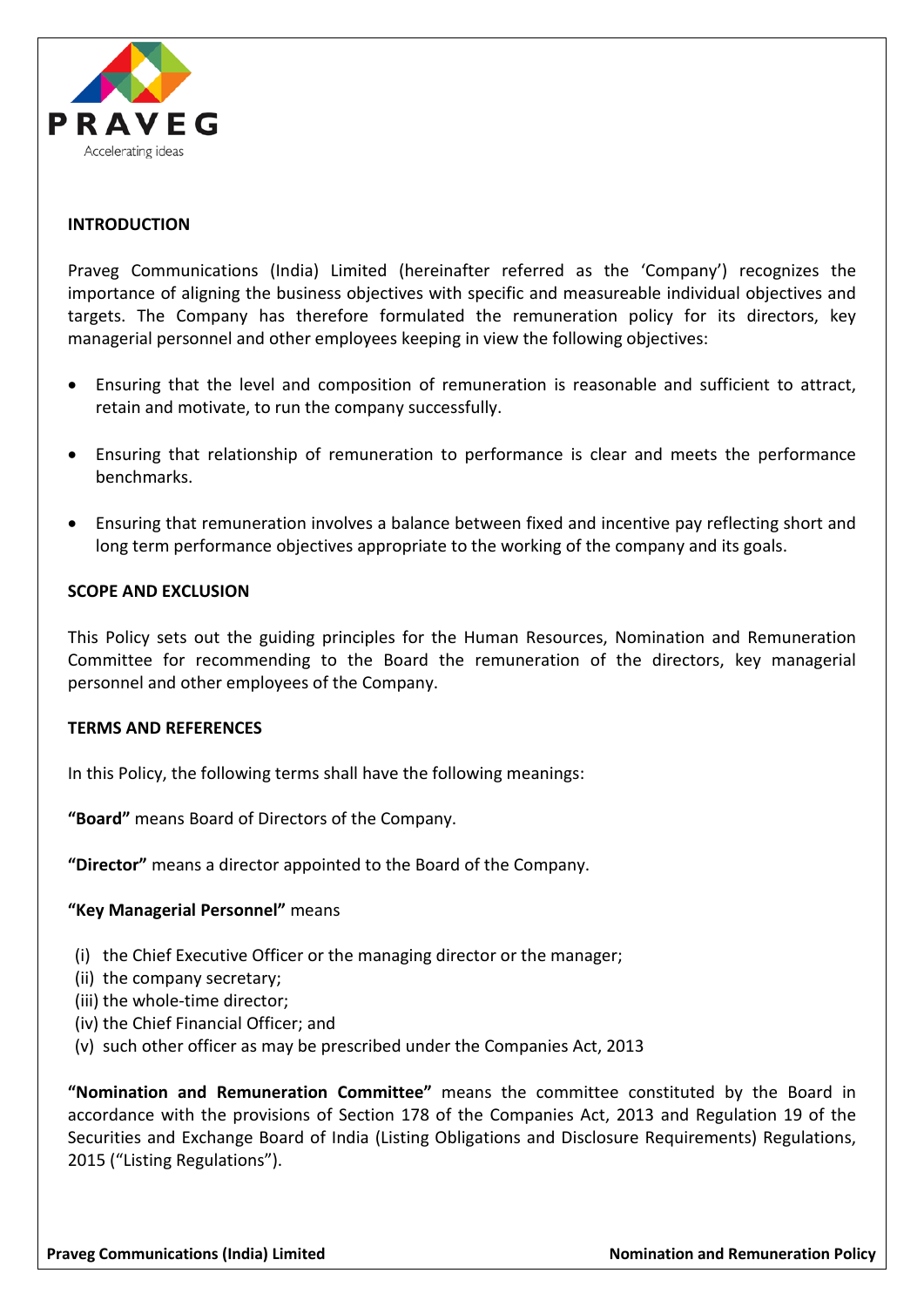

**"Senior Management"** mean personnel of the Company who occupy the position of Head of any department / division / unit.

# **POLICY**

# **1. Remuneration to Executive Directors and Key Managerial Personnel**

The Board, on the recommendation of the Nomination and Remuneration Committee, shall review and approve the remuneration payable to the Executive Directors of the Company within the overall limits approved by the shareholders.

The Board, on the recommendation of the Nomination and Remuneration Committee, shall also review and approve the remuneration payable to the Key Managerial Personnel of the Company.

The remuneration structure to the Executive Directors and Key Managerial Personnel shall include the following components:

- (i) Basic Pay
- (ii) Perquisites and Allowances
- (iii) Stock Options
- (iv) Commission (Applicable in case of Executive Directors; if any)
- (v) Retiral benefits
- (vi) Annual Performance Bonus

The Annual Plan and Objectives for Executive Directors and Senior Executives (Executive Committee) shall be reviewed by the Nomination and Remuneration Committee and Annual Performance Bonus will be approved by the Committee based on the achievements against the Annual Plan and Objectives.

### **2. Remuneration to Non-Executive Directors**

The Board on the recommendation of the Nomination and Remuneration Committee shall review and approve the remuneration payable to the Non-Executive Directors of the Company within the overall limits approved by the shareholders.

Non-Executive Directors shall be entitled to sitting fees for attending the meetings of the Board and the Committees thereof. The Non-Executive Directors shall also be entitled to profit related commission in addition to the sitting fees.